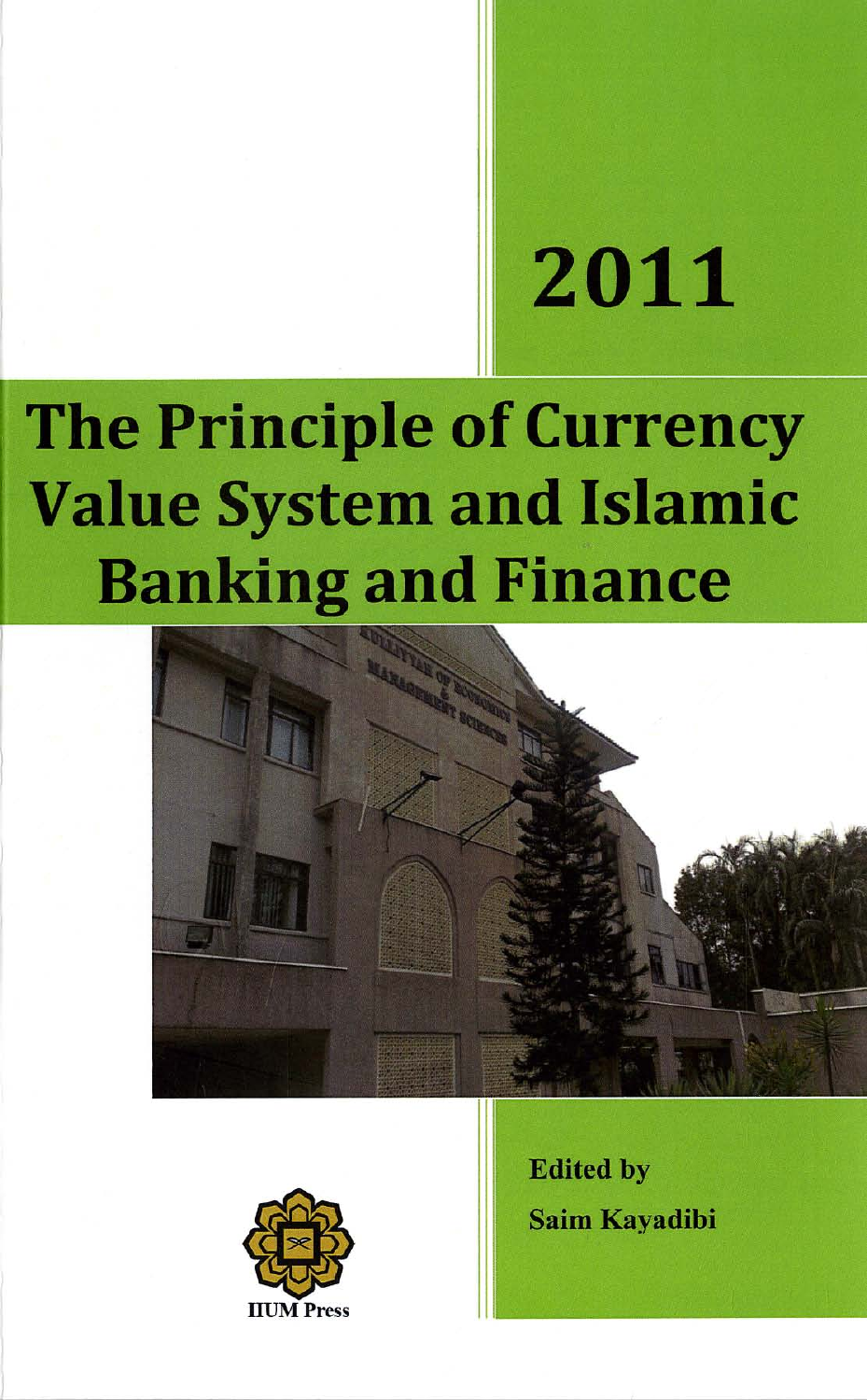# The Principle of Currency **Value System** and **Islamic Banking and Finance**

**Edited by** 

## Saim Kayadibi



**IIUM** Press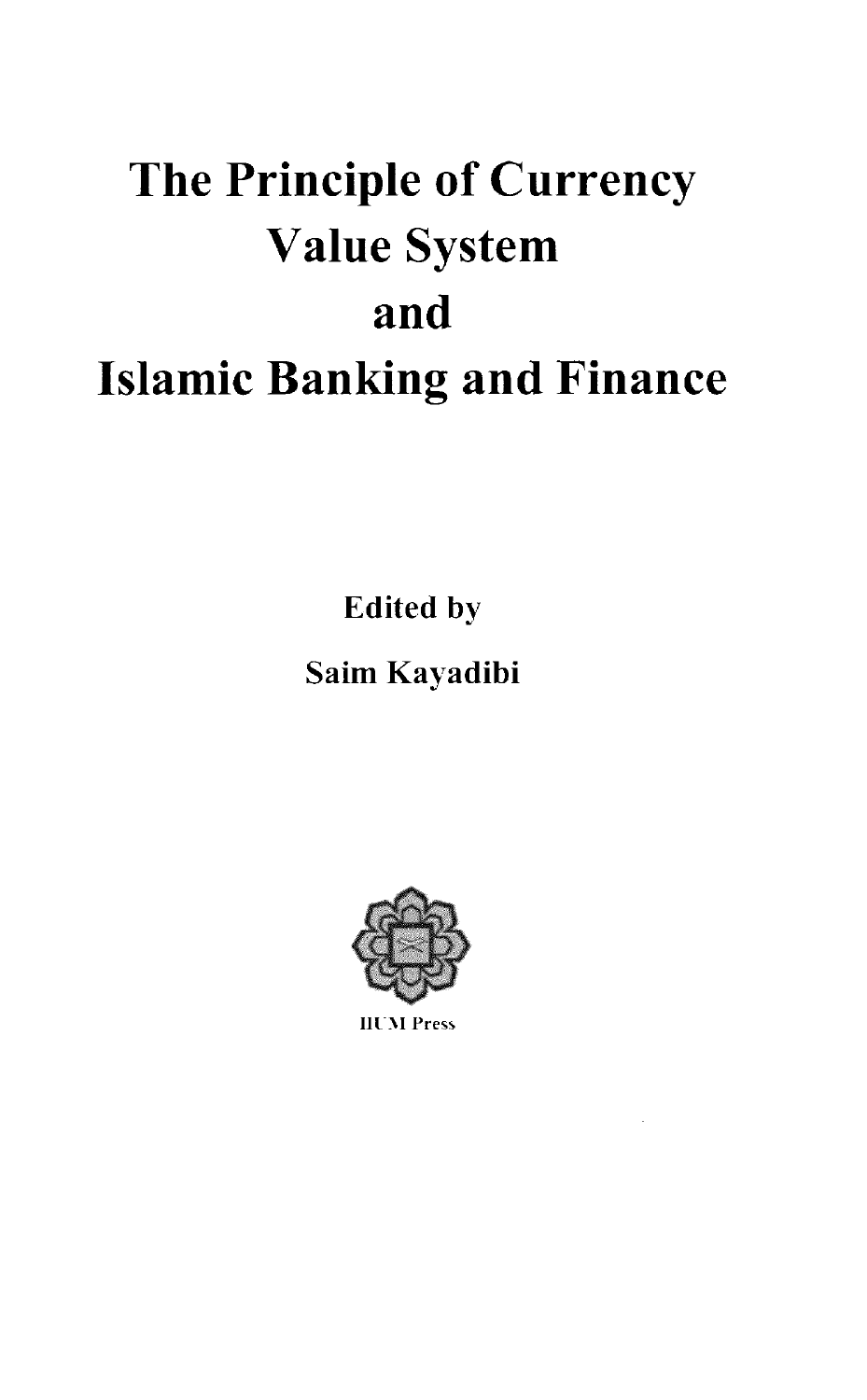#### Published by **IIUM** Press International Islamic University Malaysia (IIUM) First Edition 2011 C IIUM Press, IIUM

All rights reserved. No part of this publication may be reproduced, stored in a retrieval system, or transmitted, in any form or by any means, electronic. mechanical, photocopying, recording, or otherwise, without any prior written permission of the publisher.

Perpustakaan Negara Malaysia Cataloguing-in Publication Data

Saim Kayadibi: The Principle of Currency Value System and Islamic Banking and Finance

ISBN: 978 967 418 118 5

Printed by **IIUM PRINTING SDN.BHD.** No. 1. Jalan Industri Batu Caves 1/3 Taman Perindustrian Batu Caves **Batu Caves Centre Point** 68100 Batu Caves Selangor Darul Ehsan Tel: +603-6188 1542 / 44 / 45 Fax: +603-6188 1543 EMAIL: iiumprinting@yahoo.com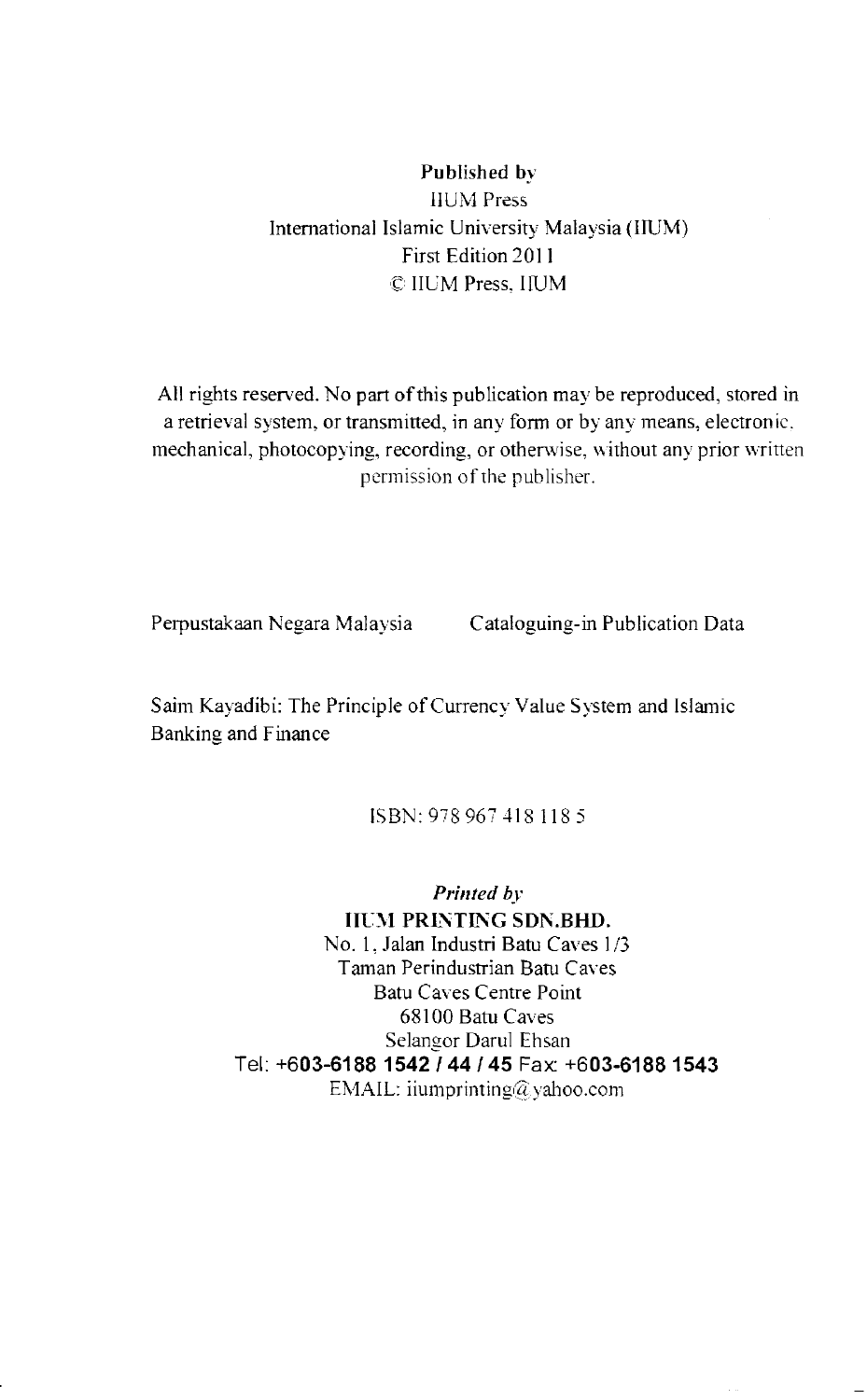#### Contents

| iii<br>Preface                                          |  |
|---------------------------------------------------------|--|
| <b>Chapter 1</b>                                        |  |
| The Implication of Richard Nixon Did Not Remove the     |  |
| Principle of Currency Value Based on Nation Gold        |  |
|                                                         |  |
| <b>Chapter 2</b>                                        |  |
|                                                         |  |
| <b>Chapter 3</b>                                        |  |
| Forex Trading: Conventional and Islamic Perspective55   |  |
| <b>Chapter 4</b>                                        |  |
|                                                         |  |
| Chapter 5                                               |  |
| Towards Realizing The Maqasid Al-Shariah: A Critique Of |  |
|                                                         |  |
| <b>Chapter 6</b>                                        |  |
| Purchasing a Good from One's Own Business115            |  |
| <b>Chapter 7</b>                                        |  |
|                                                         |  |
| Chapter 8                                               |  |
|                                                         |  |
| Chapter 9                                               |  |
| Lucky Draw, Contest and Modern Competition from         |  |
|                                                         |  |
| <b>Chapter 10</b>                                       |  |
| The Free Rider Problem in Group Assignments  191        |  |
| Chapter 11                                              |  |
| Concept of Ar-Rahn in Islamic Finance: Another          |  |
|                                                         |  |
| Chapter 12                                              |  |
| Awareness of Halal Foods among Universities Students221 |  |
|                                                         |  |